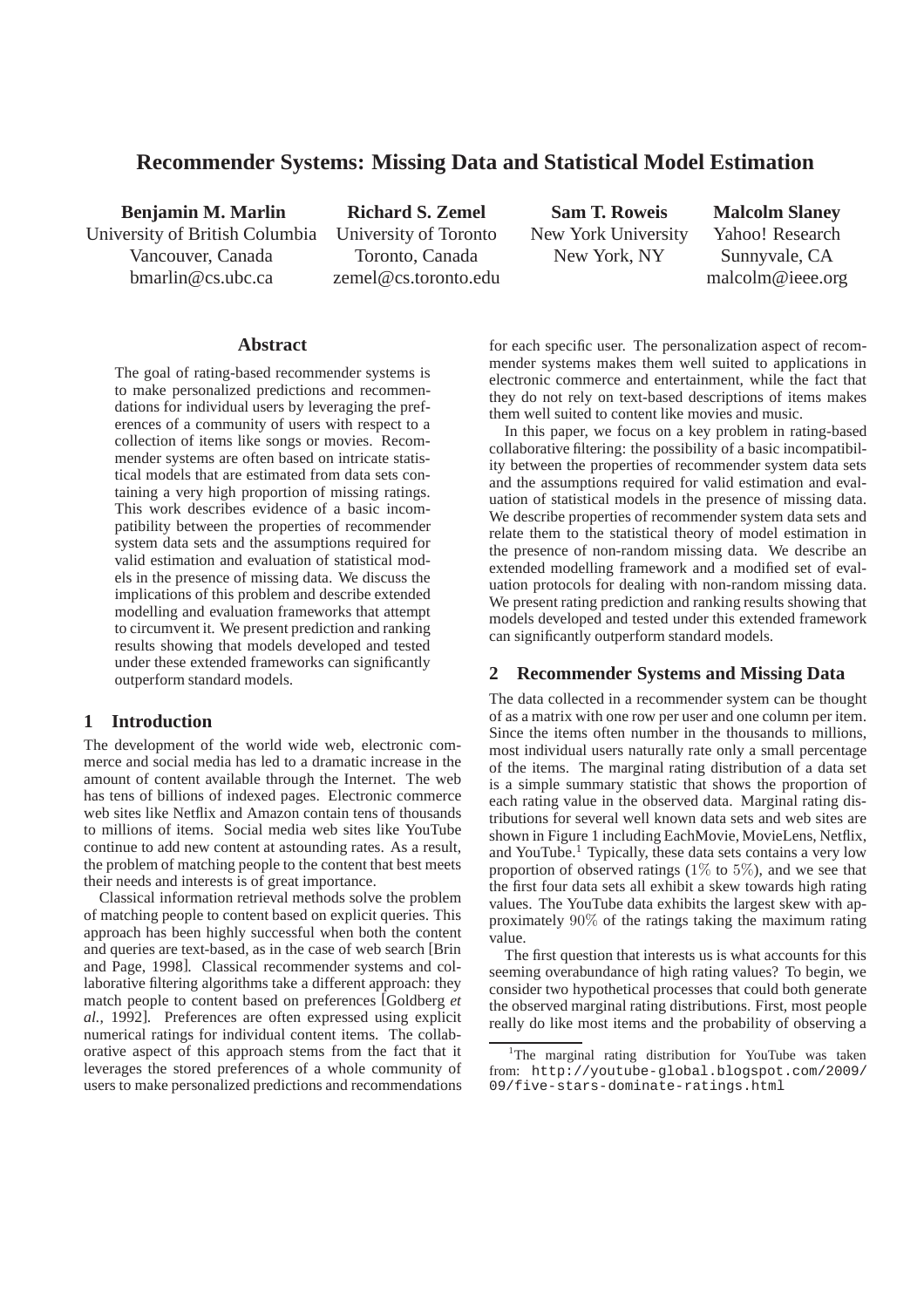

Figure 1: Distribution of rating values from several sources including EachMovie, MovieLens, Netflix, YouTube and two Yahoo! Music data sets.



Figure 2: Results of a survey asking users to report how often they would choose to rate a song given their opinion of it. Each group of bars represents a different opinion level from *Hate it* to *Love it*. Each bar within a group represents a different frequency level from *Never* to *Very frequently*.

rating is independent of its value. Second, most people do not really like most items but the probability of observing a rating depends on its value. For example, the users of a movie recommender system may be more likely to watch and rate items they think they will like and less likely to watch and rate items they think they will dislike. This would create a systematic bias toward observing a disproportionate number of high rating values, explaining the skew in the first four data sets.

In previous work, we conducted a study of users of Yahoo! Music's LaunchCast recommender system to explore these two hypotheses [Marlin *et al.*, 2007]. LaunchCast is a streaming music recommender system that generates continuous play-lists based on user ratings. The first part of the study consisted of a survey that asked users to report how often they would choose to rate a song given their opinion of it. The answers collected from 5400 users are summarized in Figure 2.<sup>2</sup>

The results show a clear dependence of rating frequency on the underlying preference level, lending support to our second hypothesis. Although high-rated items are reportedly rated most often, the implied observation process is more complex than the example given above. The results indicate an apathy effect where users are more likely to supply ratings when their preferences are strongly positive or strongly negative, and less likely to supply ratings when their preferences are neutral. This can be explained by taking the user interaction model underlying the LaunchCast system into account. Since a user's only control over song choice in the LaunchCast recommender system is to supply feedback by rating items, the user has a large incentive to rate items they both strongly like and strongly dislike to cause those items to be played more or less often. Items that the user feels neutral about require no action and are thus rated much less frequently.

Following the survey, users were presented with a set of ten songs selected at random from a total of 1000 songs and asked to rate them all. The artist name, song title and a thirty second audio clip were provided for each song. The marginal distribution shown in Figure 1(f) corresponds to the ratings collected during this study. It can be directly compared with the marginal distribution shown in Figure 1(e), which corresponds to existing ratings collected from the LaunchCast rating database for the same set of 1000 songs and 5400 users who participated in the study. The randomly-selected songs have a completely known (and uniformly random) observation process while the user-selected songs have an unknown observation process. We see dramatic differences between the two distributions with many fewer high rating values when songs are selected at random compared to selected by the user, again lending support to the hypothesis of a rating-value dependent observation process.

The question of how these results generalize to other recommender systems is an interesting one. As we noted above, the observation process implied by the LaunchCast survey results does appear to be rating-value dependent, but it is more complicated than the simple hypothesis that users are more likely to supply ratings for items that they like. In general, we believe that in a recommender system where users can choose what data they supply, the observation process is very likely to contain some form of rating-value dependent bias. The precise form of this bias will depend on the incentive to rate items of various quality. This incentive structure will in turn depend on the constraints and affordances built into the recommender system, as we have seen in the case of the LaunchCast system.

<sup>&</sup>lt;sup>2</sup>Note that the study had over  $35,000$  respondents. The  $5400$ users included in the data set were those who, during normal use of the LaunchCast system, had rated at least 10 of the 1000 songs used in second stage of the study.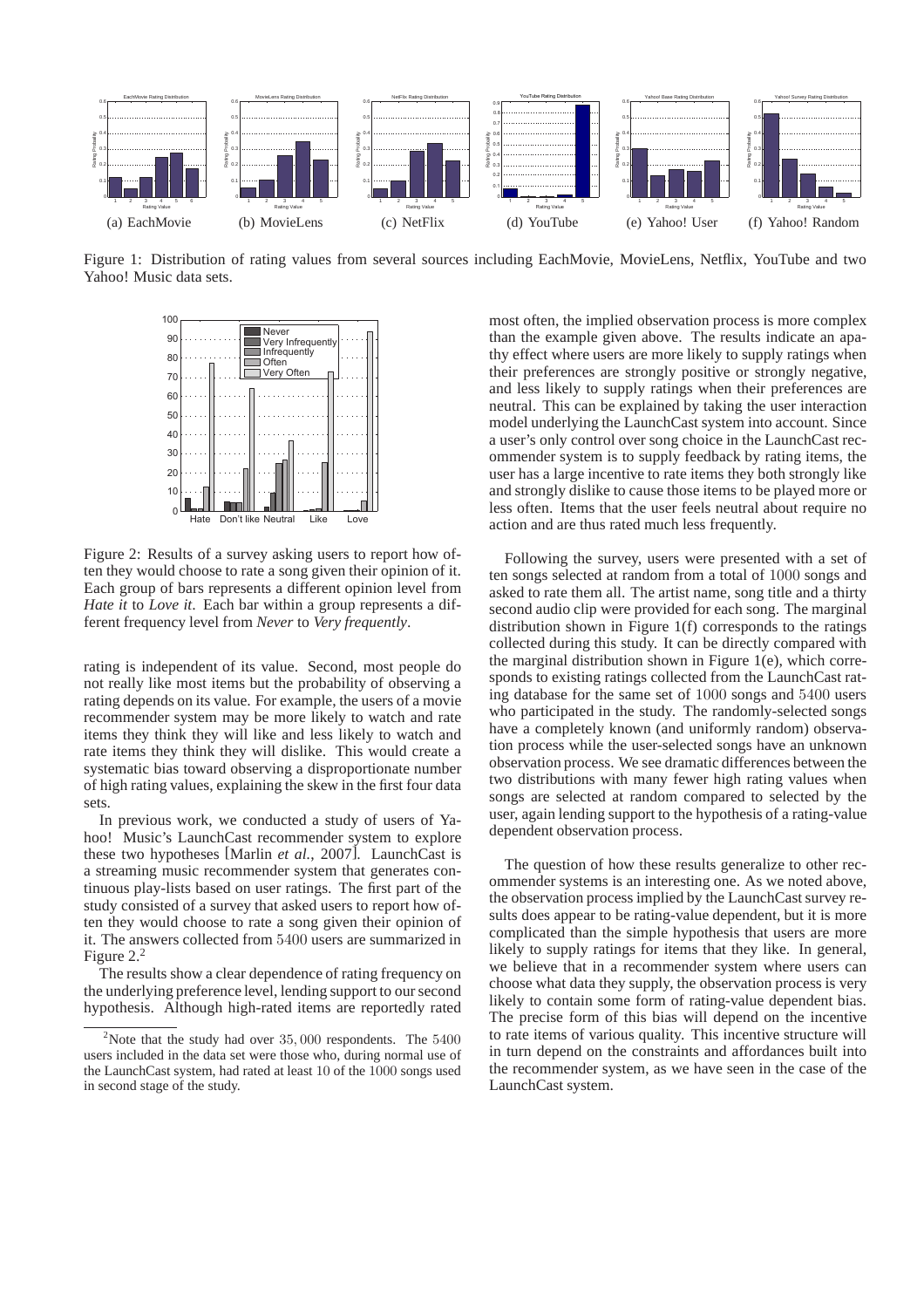# **3 Missing Data Theory**

The data presented in the previous section support the hypothesis that the probability of supplying a rating for an item is dependent on a user's underlying rating for that item. In this section, we will formalize this idea and explore its impact on both statistical model estimation and the evaluation of rating prediction and ranking methods. We begin by defining the required notation.

We let  $N$  be the number of users in the data set,  $D$  be the number of items and  $V$  be the number of rating values. We denote the rating matrix by  $x$  and the rating of user  $n$ for item d by  $x_{nd}$ . To reason about the observation process, we require a representation for missing and observed rating values. Following Little and Rubin [1987], we introduce a companion matrix of response indicators r where  $r_{nd} = 1$ if  $x_{nd}$  is observed, and  $r_{nd} = 0$  if  $x_{nd}$  is not observed. We use  $X$  and  $R$  to denote random variables representing a rating matrix and matrix of response indicators.

The question of interest in this section concerns the joint probability distribution of the random variables X and R. This distribution can be factorized into the form shown below where  $\mu$  and  $\theta$  are the parameters of the joint distribution.

$$
P(\mathbf{R} = \mathbf{r}, \mathbf{X} = \mathbf{x} | \mu, \theta) = P(\mathbf{R} = \mathbf{r} | \mathbf{X} = \mathbf{x}, \mu) P(\mathbf{X} = \mathbf{x} | \theta)
$$

Little and Rubin refer to  $P(\mathbf{R} = \mathbf{r} | \mathbf{X} = \mathbf{x}, \mu)$  as the *missing data model* (we have been referring to it as the observation process), while  $P(X = x | \theta)$  is referred to as the *data model*. Standard maximum likelihood model estimation with missing data is based on ignoring the missing data model and optimizing the parameters of the data model given whatever elements of x happen to have been observed. For this procedure to be valid, the missing data must be *missing at random* (MAR). The MAR condition asserts that the probability that a given random variable is missing depends only on the values of other random variables that are observed. The MAR condition is expressed below where the superscript obs indicates the observed entries in the given matrix.

$$
P_{mar}(\mathbf{R} = \mathbf{r}|\mathbf{X} = \mathbf{x}, \mu) = P(\mathbf{R} = \mathbf{r}|\mathbf{X}^{obs} = \mathbf{x}^{obs}, \mu)
$$

The MAR condition is best understood in the context of recommender systems in terms of the minimal circumstances where it fails to hold. Specifically, if the probability that a user will supply a rating for an item depends on the user's underlying rating for that item, the MAR condition will fail to hold. The implications of a failure of the MAR condition are quite profound. The theory of missing data tells us that incorrectly ignoring the missing data model during parameter estimation will lead to provably biased estimates of the data model parameters [Little and Rubin, 1987].

The impact of violations of the MAR condition on model estimation and evaluation can be illustrated through a simple thought experiment. Consider a data set where a rating is only observed if it is five-stars (a slightly more extreme version of the YouTube data set). Standard empirical protocols for evaluating rating prediction and ranking in recommender systems are based on sub-sampling the observed data to form training and testing sets [Breese *et al.*, 1998]. Standard models (including non-parametric models like K-nearest neighbor

regression) will essentially learn that all items should be rated five-stars based on such a training set. Evaluating rating prediction performance on the corresponding test set (which also only contains five-star ratings) will yield zero error. However, the true task of interest is predicting ratings for all unrated items. In the worst case, all of the unrated items could actually have one-star ratings. A model that always predicts five-stars would then achieve the worst possible value of the prediction error over the set of unrated items.

In the ranking case, the true task of interest is to supply a ranking of all unrated items. Any rating prediction method can be used to produce rankings simply by sorting unrated items according to their predicted ratings. In the data set considered above, the trained model would carry no information about how to rank the items since all the predictions are the same. The test data would again not reveal the problem because all of the test items have the same maximal rating value. If the unrated items contain a small proportion of high ratings and a large proportion of low ratings, it is possible for a trained model to obtain arbitrarily poor accuracy on the true ranking task of interest.

These arguments show that violations of the missing at random assumption can significantly affect statistical model estimation as well as rating prediction and ranking evaluation when this evaluation is based on historical ratings.<sup>3</sup> Dealing with non-random missing data in recommender systems thus requires both extended evaluation protocols and extended models. We turn to the development of models that explicitly incorporate a non-random missing data mechanism to reduce the bias in model estimation in Section 4. We then explore the question of evaluation protocols in Section 5.

# **4 Models for Non-Random Missing Data**

The framework we consider for learning and prediction with non-random missing data follows the basic outline suggested by the theory of missing data [Little and Rubin, 1987]. We combine a probabilistic model for complete data, in this case a probabilistic clustering model, with a probabilistic model of the missing data process. We consider two missing data models that can represent a direct dependence between the probability of rating an item and its underlying rating value.

### **4.1 Data Model**

We use a probabilistic clustering model for the data model, which has a very natural interpretation in the collaborative filtering domain. A cluster can simply be thought of as a collection of users that express similar preferences over the full set of items. In a movie recommender system, for example, clusters may reflect preferences for specific genres like action, drama, science fiction and so on.

A finite multinomial mixture model is a probabilistic clustering model for discrete data. In this model, an unobserved or latent variable  $Z_n$  is associated with every user n, indicating the cluster to which user  $n$  belongs. We assume that there are a fixed, finite number of clusters  $K$ . The parameters of

<sup>&</sup>lt;sup>3</sup>It is worth pointing out that organizations operating their own recommender systems are not limited to evaluation based on historical ratings, as they can carry out tailored user studies.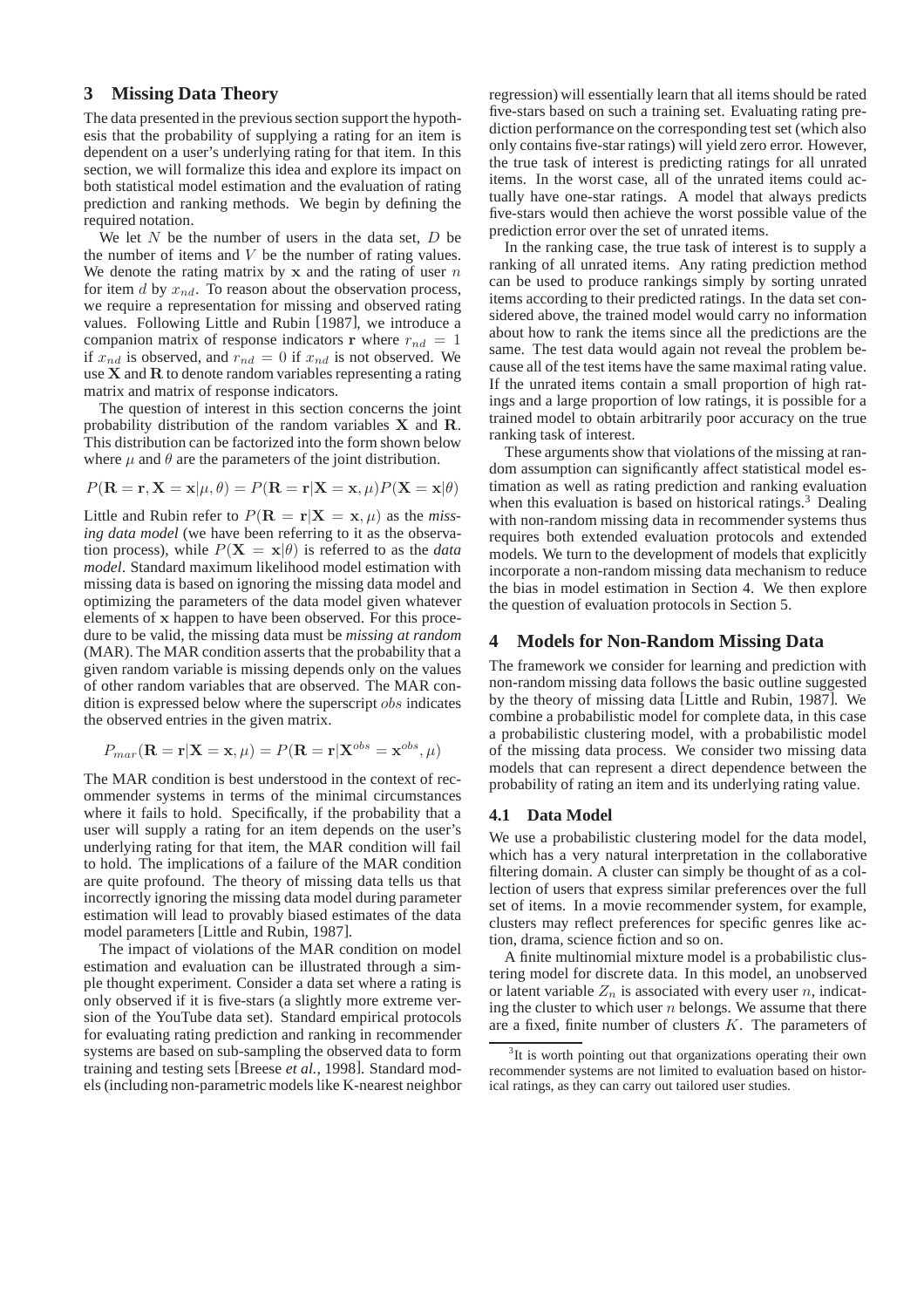

Figure 3: Graphical models illustrating the basic multinomial mixture model, the multinomial mixture/CPT-v model, and the multinomial mixture/Logit-vd model.

each cluster  $\beta_k$  specify the preferences of a prototypical user that belongs to cluster k. Specifically,  $\beta_{vdk}$  is the probability  $P(x_{nd} = v | Z_n = k)$  that user n will assign rating v to item  $d$  under the assumption that user  $n$  belongs to cluster  $k$ . There is a discrete distribution over the clusters with parameters  $\theta$  where  $\theta_k = P(Z_n = k)$  is the prior probability that a user will belong to cluster  $k$ . We give the probabilistic model for the multinomial mixture model in Equations 1 to 4. The corresponding graphical model is pictured in Figure 3(a).

$$
P(\theta|\alpha) = \mathcal{D}(\theta|\alpha) \tag{1}
$$

$$
P(\beta_{dk}|\phi_{dk}) = \mathcal{D}(\beta_{dk}|\phi_{dk})
$$
 (2)

$$
P(Z_n = k | \theta) = \theta_k \tag{3}
$$

$$
P(\mathbf{x}_n | Z_n = k, \beta) = \prod_{d=1}^{D} \prod_{v=1}^{V} \beta_{vdk}^{[x_{nd}=v]}
$$
(4)

For the purpose of model estimation, the parameters  $\theta$ and  $\beta$  are given prior distributions that act like regularization functions and smooth the estimated probability parameters away from extreme values. Both prior distributions are Dirichlet distributions denoted by D. The square bracket notation [s] represents an indicator function that takes the value 1 if the statement s is true, and 0 if the statement s is false.

The default when dealing with missing data in a mixture model is to invoke the missing at random assumption. Under the missing at random assumption, the missing data model is ignored and inference, learning, and prediction can be based on the observed data only.

#### **4.2 Missing Data Models**

The basic mixture model can be augmented with an explicit model of the missing data process when the MAR condition is not believed to hold. We consider two missing data models that we refer to as *CPT-v* and *Logit-vd* due to their parameterizations. In the CPT-v missing data model, the probability that a rating is observed depends only on its underlying value. The model can be thought of in terms of a set of biased coins, one for each rating value  $v$ . Coin  $v$  has a probability of coming up heads given by the parameter  $\mu_v$ . To determine if a rating with value v will be observed, we flip coin v. We can

achieve different rating-dependent missing data processes by assigning different values to the parameters  $\mu_v$ .

This simple coin flip model corresponds to a Bernoulli likelihood on each response indicator variable conditioned on the corresponding rating value, as given in Equation 5. The model is defined through the conditional probability table specified by  $\mu$ , hence the name of the model. The multinomial mixture data model augmented with the CPT-v missing data model is shown in Figure 3(b). The model includes a conjugate Dirichlet prior on each  $\mu_v$ .

$$
P(\mathbf{r}_{nd} = 1 | \mathbf{x}_{nd} = v, \mu) = \mu_v \tag{5}
$$

$$
P(r_{nd} = 1 | x_{nd} = v, \sigma, \omega) = \frac{1}{1 + \exp(-(\sigma_v + \omega_d))}
$$
(6)

The Logit-vd model shown in Equation 6 is a generalization of CPT-v that allows the observation probability to vary across items in a restricted fashion. The model includes a real-valued non-random missing data factor  $\sigma_v$  and a realvalued item popularity factor  $\omega_d$ . The two factors are combined through a logistic function to yield the observation probability for each item  $d$  and rating value  $v$ . The multinomial mixture model augmented with the Logit-vd missing data model is shown in Figure 3(c). The model includes an independent Gaussian prior on each parameter.

It is important to note that both of these models are highly simplified. While they can each represent a rating-value dependent missing data process and Logit-vd can model some variation across items, both models ignore the possibility that ratings for multiple items might influence whether a particular rating value is observed. They also ignore side information about users and items that might influence whether or not ratings for particular items will be observed. Neither type of information is available for the data set we consider, but an advantage of a probabilistic approach is that basic models can easily be extended to deal with additional features and side information should it be available.

# **4.3 Model Estimation**

Locally optimal maximum likelihood estimates for the basic multinomial mixture model can be computed under the missing at random assumption using a standard Expectation Max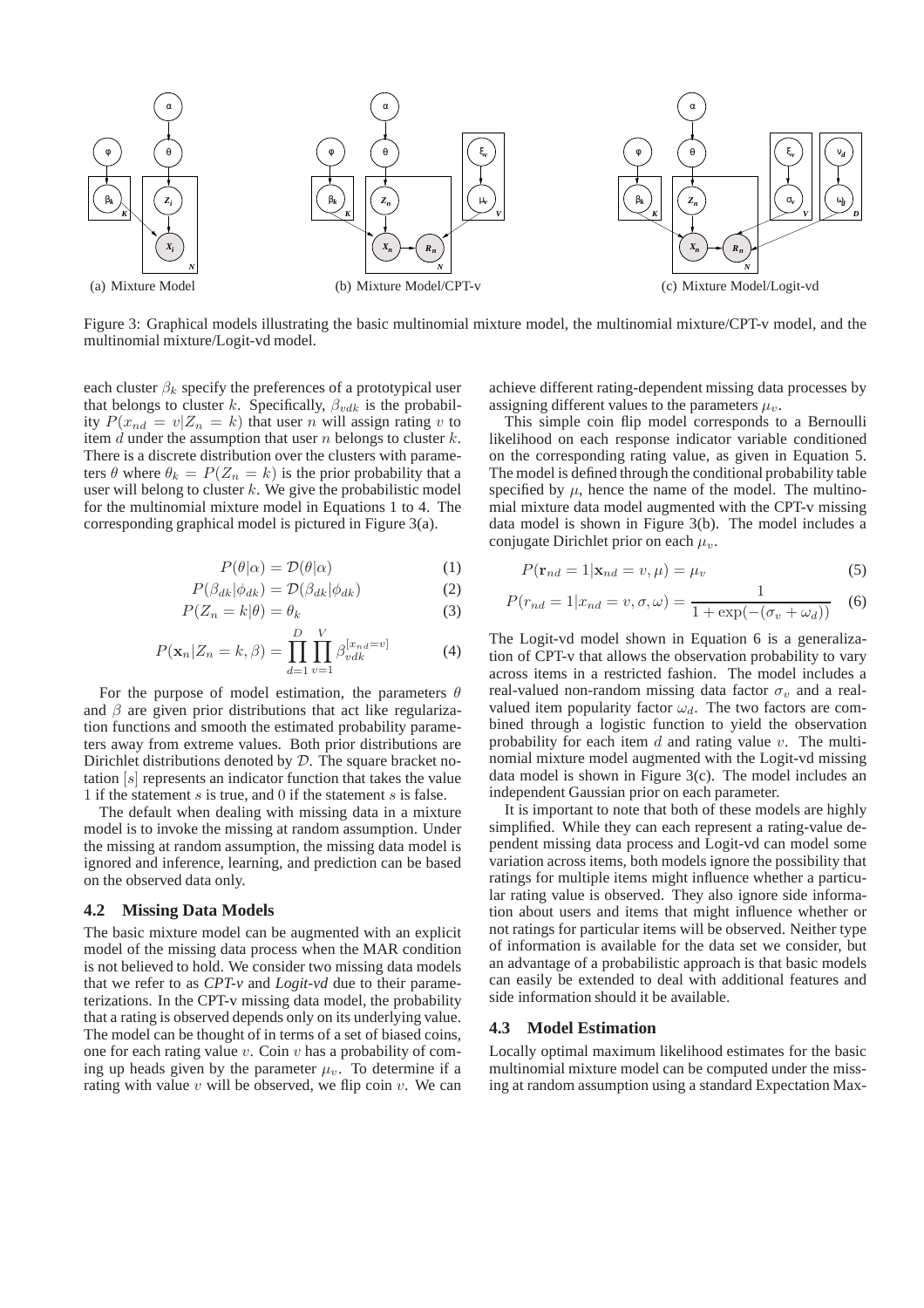imization (EM) algorithm [Dempster *et al.*, 1977]. The periteration complexity of the algorithm scales linearly with the number of observed ratings. In the case of the multinomial mixture model combined with the CPT-v and Logit-vd missing data models, efficient EM algorithms can be also derived where the computational complexity per iteration is dominated by the number of observed ratings. This is the main advantage of using simplified missing data models. We use the EM algorithm to simultaneously learn the parameters of both the data and missing data models in all of the experiments described in the following sections. Further details regarding the estimation and prediction algorithms for these models can be found in our previous work [Marlin *et al.*, 2007; Marlin and Zemel, 2009].

# **5 Evaluation Protocols**

As described in Section 3, standard empirical protocols for rating prediction and ranking evaluation can lead to biased performance estimates in the presence of non-random missing data, necessitating modified empirical protocols. In the case of rating prediction, we require a test set that is as close as possible to a random selection of unrated items. The ratings for randomly selected items collected during the Yahoo! Music user study described in Section 2 provide just such a test set since the expected overlap between randomly-selected items and previously-rated items is low.

We also propose the use of ratings for randomly selected items for the evaluation of ranking accuracy, although this choice presents some issues. In particular, since we only have ten items per user and most of the items in the test set have low ratings, the ranking evaluation may unduly reflect the model's ability to discriminate between items with low rating values. However, we feel this is preferable to measuring the ranking performance on a subset of the observed data subject to a completely unknown observation process. Whether it is possible to construct better test sets for ranking evaluation given both sources of ratings is an open question.

The full empirical protocol uses a training set containing the 5400 users who participated our study (described in Section 2), plus an additional 10000 LaunchCast users selected at random from those with at least 10 ratings on the 1000 songs used in the study data set. All of the training set ratings are ratings for items selected by the users during normal interaction with the LaunchCast music recommender system (Figure 1(e)). The validation and test sets contain ratings subsampled from the ratings for randomly-selected items collected during the user study for each of the 5400 study users  $(Figure 1(f)).$ 

The models we evaluate include the multinomial mixture model under the MAR assumption (MM/MAR), as well as the multinomial mixture model combined with the CPTv (MM/CPT-v) and Logit-vd (MM/Logit-vd) missing data models. We also evaluate two very common collaborative filtering models that implicitly assume random missing data: a matrix factorization (MF) model [Salakhutdinov and Mnih, 2008] and an item-based K-nearest neighbor method (iKNN) [Sarwar *et al.*, 2001].

We train each mixture-based model using 1, 5, 10 and 20

mixture components and select the best setting using cross validation. The prior parameters for all of the mixture-based models were set to yield broad priors. For the matrix factorization model, we considered ranks  $K = 1, 5, 10, 20$  and regularization parameters 0.1, 1, 5, 10 and selected the best values by cross validation. For the item-based KNN method, we use an adjusted cosine similarity metric [Sarwar *et al.*, 2001], combined with the standard weighted nearest neighbor prediction rule.

Once the models are trained, we condition on the training set ratings for each user and predict the ratings for each of that user's test items. We form a ranked list of test items for each user by sorting that user's test items according to their predicted ratings.

# **6 Results**

**Rating Prediction:** We evaluate rating prediction performance in terms of normalized mean absolute error (NMAE). This error measure is proportional to the average absolute difference between actual and predicted ratings. NMAE is computed as seen below. We assume there are  $T$  test items per user with indices  $i(1, n)$  to  $i(T, n)$ . The normalizing constant (equal to 1.6) is the expected MAE assuming uniformly distributed predictions and true ratings. Note that *lower* NMAE indicates better prediction performance.

$$
NMAE = \sum_{n=1}^{N} \sum_{t=1}^{T} \frac{|x_{ni(t,n)} - \hat{x}_{ni(t,n)}|}{1.6NT}
$$

Figure 4(a) shows the test NMAE score for each of the five models. We select the optimal complexity for each model based on cross validation NMAE scores. Standard errors are represented on the plots using error bars. We see that the MM/Logit-vd and MM/CPT-v models, which do not assume the MAR condition, drastically outperform the MM, iKNN and MF models, which do assume random missing data, when measuring performance on ratings for randomly selected items.

**Ranking:** We evaluate the ranked lists of test items produced by each method using a standard ranking accuracy measure, the normalized discounted cumulative gain (NDCG). NDCG@L measures how well the predicted ranking matches the true ranking (obtained by sorting the items by their actual ratings) for a ranked list of length L. NDCG places more emphasis on ranking errors at the top of the ordering and is normalized so that the true ranking yields an accuracy of 1. The NDCG@L score is computed as seen below where  $\pi(l, n)$  is the index of the item with rank l when test items are sorted in descending order by true rating  $x_{nd}$ ,  $\hat{\pi}(l,n)$  is the index of the item with rank l when items are sorted in descending order according to their predicted ratings  $\hat{x}_{nd}$ . When sorting by true and predicted ratings, ties can be broken arbitrarily without affecting the NDCG@L score. Note that *higher* NDCG indicates better ranking performance.

$$
NDCG@L = \sum_{n=1}^{N} \frac{\sum_{l=1}^{L} (2^{x_{n\hat{\pi}(l,n)}} - 1)/\log(1+l)}{N\sum_{l=1}^{L} (2^{x_{n\hat{\pi}(l,n)}} - 1)/\log(1+l)}
$$